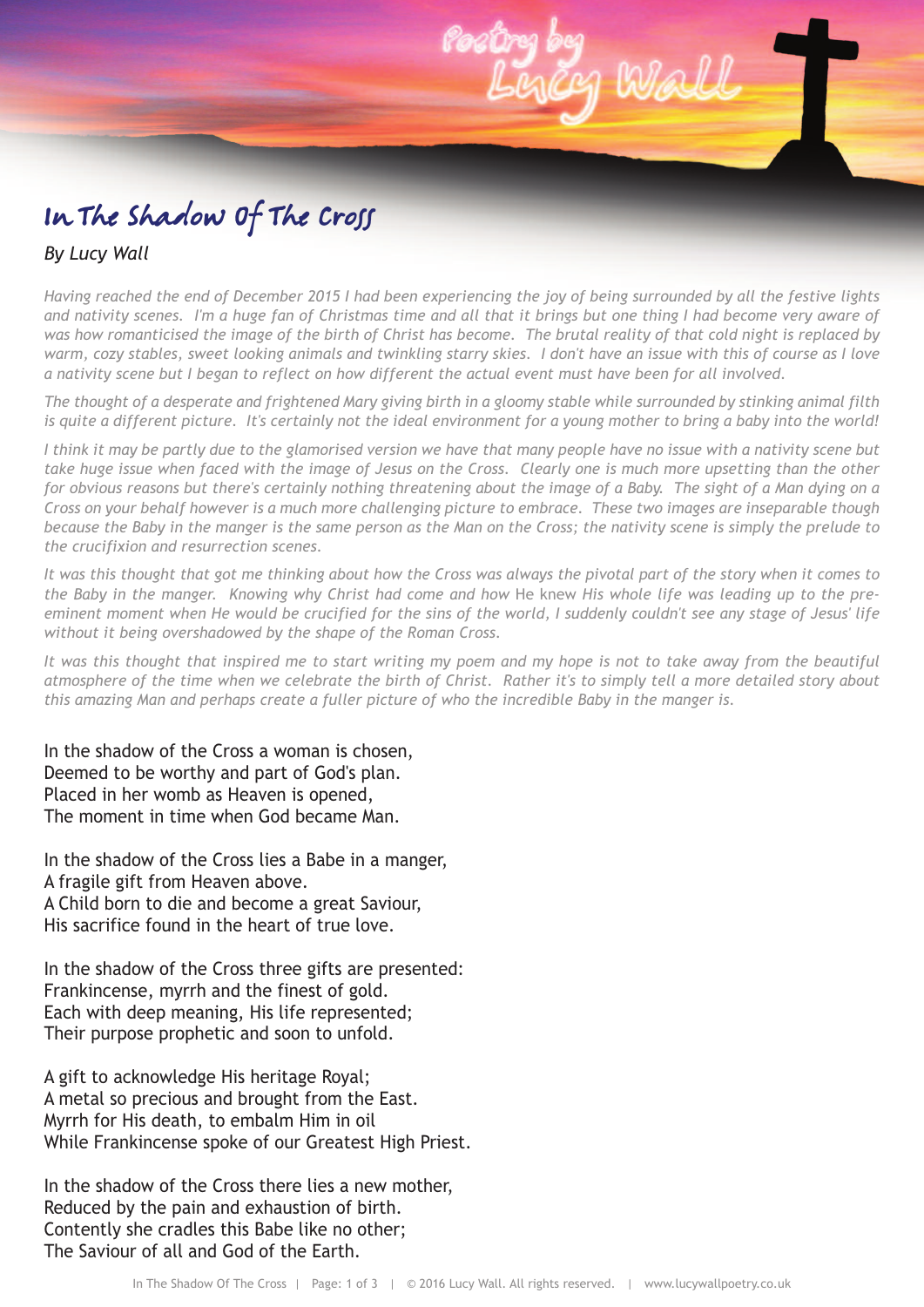

In the shadow of the Cross there sits a young Jesus, Keenly He listens and learns of God's ways. Astonishing all of the temple's great teachers, Knowing the purpose and point of His days.

Greatly aware of His Heavenly mission; Placed on the Earth to suffer great loss. Pleasing the Father fulfilling His vision; Saving mankind with His death on the Cross.

Deep in that shadow the Saviour is tempted; Led in the wilderness forty long days. Showing the devil his reign will be ended And man once again will give God his praise!

In the Shadow of the Cross Christ prays in the garden, Knowing His hour is now drawing near. Taking the blame and seeking our pardon, Resolving to die for His children so dear.

Enveloped in darkness the King is arrested, Tortured and beaten to save you and me. Placed on His shoulders, each fibre invested, Engulfed by it's shadow, Christ carries the tree.

In the shadow of the Cross His mother kneels weeping, Helplessly watching her suffering Son. Bearing the stripes that would bring others healing, Knowing that this was the reason He'd come.

Strong to the end, our Saviour succeeded! Conquering death to make a new way. Rising again, His work is completed; Glory to God for there dawns a new day!

In the shadow of the Cross I stand here forgiven! Thankful my heart could receive mercy's call. Never forgetting the grace that I live in, He's King of my heart and King over all!

Oh what a wonderful, mighty Redeemer! Praise to our Saviour in whom we delight. Thanks to the Babe who was placed in a manger, Forever we'll dwell in His glorious light!